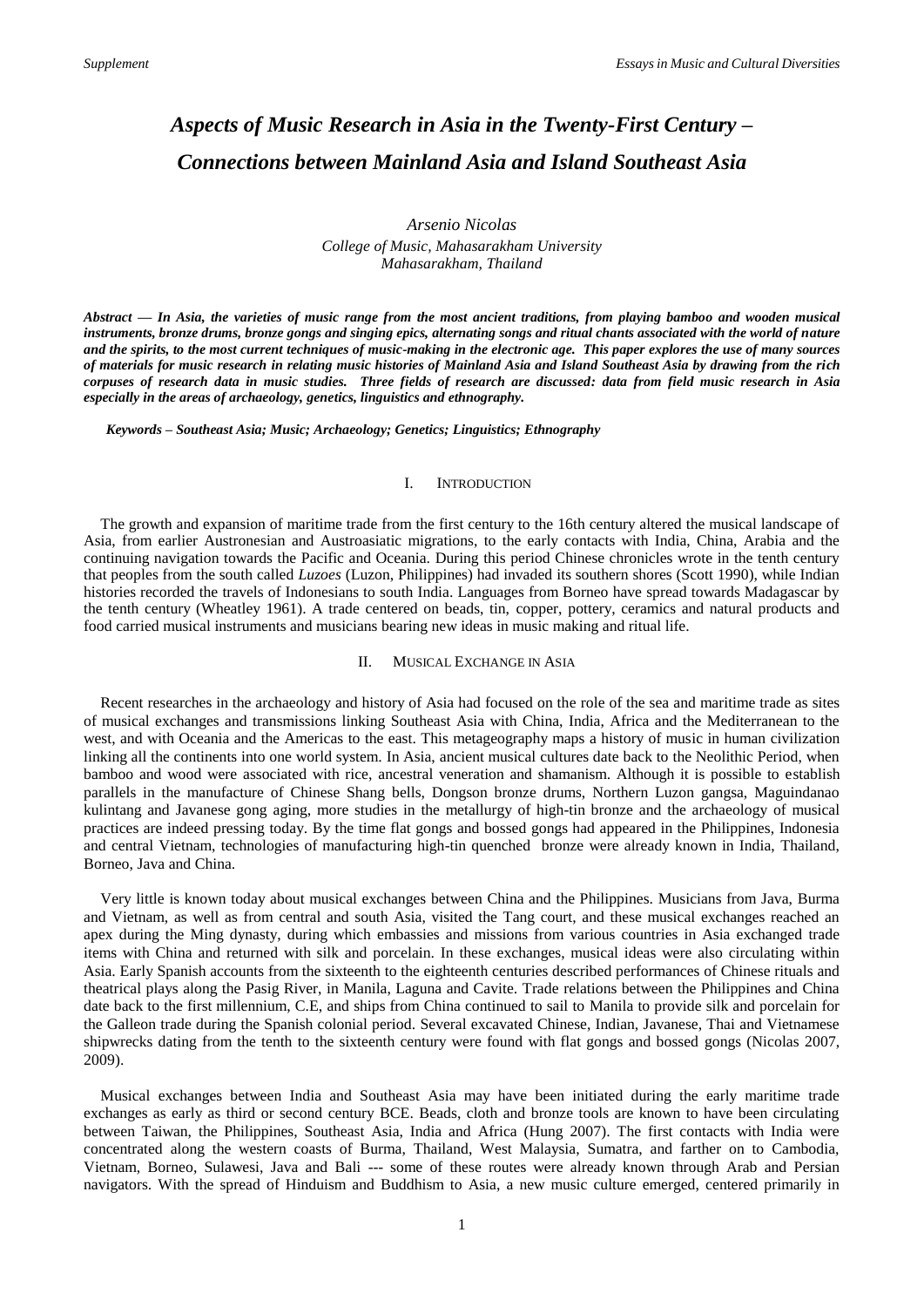temples and courts, which cultivated a music separate from mountain villages in the many islands of the Philippines and Indonesia and which were not influenced by Indic thought. A more detailed study of such exchanges will partly map the extensive maritime musical exchanges in Asia in prehistoric times. For example, recent excavations in Muara Jambi (Sumatra, Indonesia), Lembah Bujang and Sungai Petani (Kedah, Malaysia), and Nakhon Si Thammarat (Thailand) reveal a continuous line during the first centuries of the first millennium of temple building with the spread of Buddhism and Hinduism in this region. During this period, I-Tsing, the Chinese monk and scholar traveled from China to India, lived in Sumatra to study sacred texts and chants, where a Buddhist center was flourishing.

## III. BAMBOO MUSICAL INSTRUMENTS

If indeed the Austronesians had settled in northern Philippines by around 4000 BCE or before, and produced a Neolithic culture of bamboo and rice cultivation, the varieties of bamboo and wooden musical instruments in highland northern Luzon today may have their origins during this period, and may have spread southwards, following the migration of the Austronesians towards Indonesia and the Thai-Malay Peninsula by 1500 BCE. The spread of musical terms, musical instruments, vocal music and music structures are, however, not synchronous with each other. Inter-island exchanges within what is now the Philippines and Indonesia, and maritime routes between China and the Mediterranean were musical paths that need further studies. Within the mainland itself, the movement of language populations may have implications for musical change and exchanges. Comparative musicology and genetic studies can therefore engage in a study of cognate musical terms to trace the histories not only of the musical terms themselves but equally important, the music structures and styles, and their cultural and social milieu. The theory that Austronesian dispersals by way of Taiwan to northern Luzon invites further consideration.. Most significant are the various terms used for bamboo musical instruments whose antecedents are not to be found in Taiwan, since tropical conditions in that island differ from Luzon. These bamboo musical instruments ---- stamping tubes, half tube percussion, two stringed zithers, polychordal zithers, xylophone staves, bamboo pipes --- are also found in Java, Bali, in west Malaysia among the Orang Asli, and in many parts of South China, up to Assam and India, where in these regions, gong cultures had also developed. The music of bamboo musical ensembles had disappeared or had been replaced by a new music after the appearance of gongs. Imitative music of this kind can also be found in Java and Bali, and as well as in some parts west Malaysia (Nicolas 1987, 1994). The varieties of bamboo musical instruments in Asia are evidence of an older music culture before the appearance of bronze musical instruments. For example, bamboo stamping tubes have a wide distribution among the Akha in the northern parts of Burma, Thailand, Laos, south China (Vorreiter 2009), in Vietnam (Haudricourt), among the Kalinga and Tingguian in northern Luzon (Nicolas 1989, Maceda 1998), in west, central and east Java (Kunst 1978, Nicolas 1987), and in Bali (McPhee 1976, Bandem 1983) and among the orang Asli in West Malaysia (Nicolas 1994) which are played in various ritual and ceremonial contexts, and have survived after the entry of flat gongs and bossed gongs. With the development of metallurgy, gongs had become more widespread, valuable and more prestigious, and thus had evolved into a new aesthetics.

## IV. GONGS

The earliest archaeological site with bossed gongs found in Butuan, northern Mindanao can be dated in association with a 12th century carbon dating of the boat and trade ceramics in which these were found, although other dates of 3rd century and 16th century were confirmed (Dizon and Ronquillo 2010). Stylistic features of Vietnamese ceramics in Butuan likewise place the date to around 11th century, with possible trade links with Hoi An (Burns and Brown 2003). In 1974, as we were notating the score of his composition for radio stations, Ugnayan, Professor Jose Maceda suggested that the archaeology of gongs be studied with the distribution of trade ceramics in Asia. Indeed, these shipwrecks containing gongs, cymbal and bells carried trade ceramics from Burma, Thailand, Cambodia, Vietnam and China. Bossed gongs are well represented as well in temple reliefs in Cambodia and Java dating to as early as the 12th to 14th centuries, about the same period when bossed gongs begin to appear in shipwrecks from Thailand to Vietnam, Sumatra, Java, Borneo, Palawan and Mindanao. A bas-relief of eight gongs-in-a-row similar to the Mindanao *kulintang* is illustrated in several panels the Angkor Wat in Cambodia, dated 13th century, while in Brunei, a 14th to 15th century site yielded *gulintangan* fragments that may have been used as ritual offerings, buried together with Ming, Sawankhalok and Sukhotai ceramics.

Early contacts between East Asia, South Asia and Southeast Asia, and the migrations of the Austronesians, Austroasiatic, Mon-Khmer and Tai-Kadai were precursors to the spread of Indic and Sinic ideas to Asia that introduced into Southeast Asia Hinduism and Buddhism, the dewaraja cult, a new philosophy, the architecture of temple systems, and literary and inscriptional writing. Indian writing provided various sources that refer to East Asia, and documented that Indonesian sailors have reached Sri Lanka by the first centuries, C.E. (Wheatley 1961: 16-17). Some six thousand years ago, the Austronesians started a journey and sailed thousands of miles from their home islands reaching as far as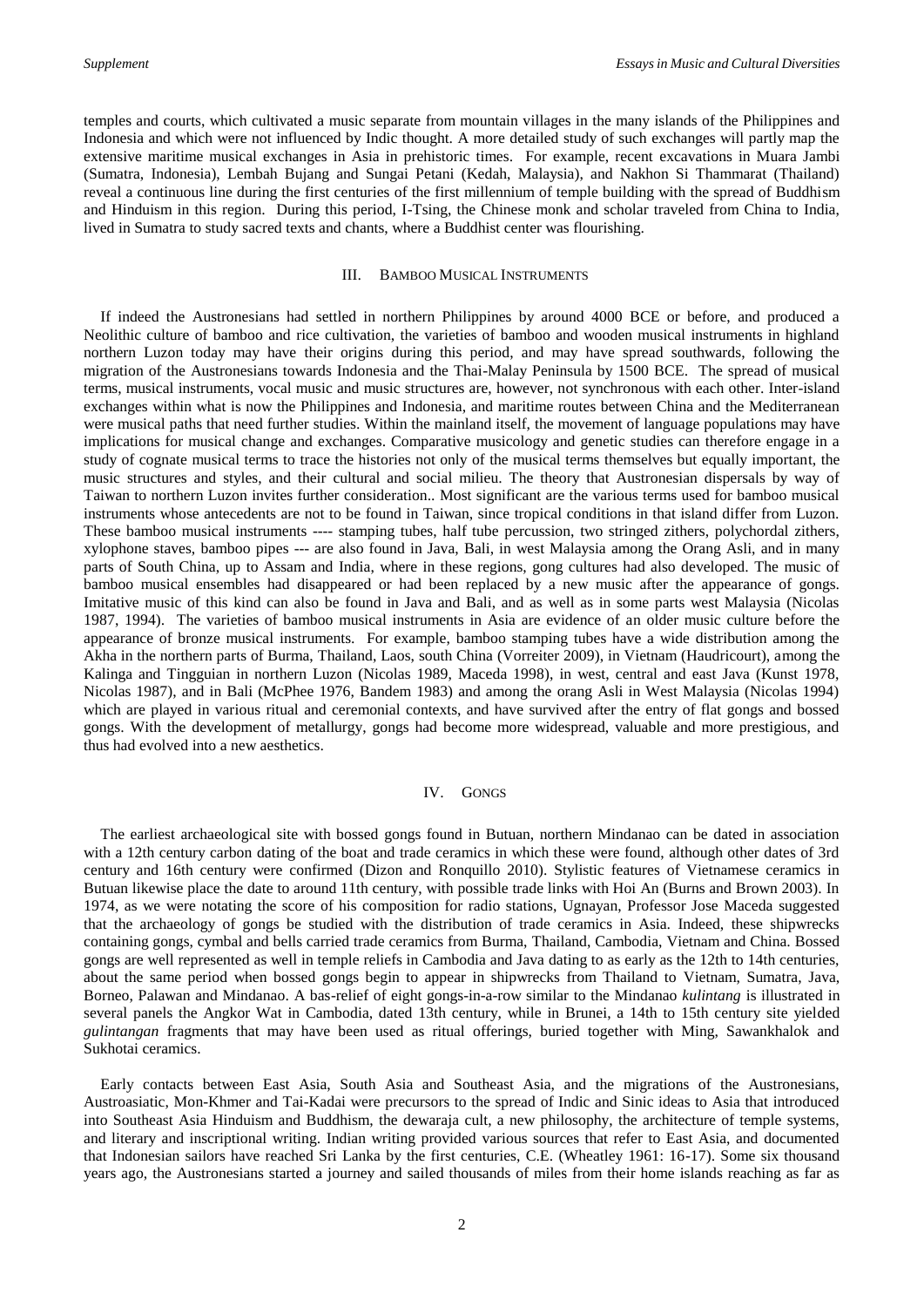Madagascar in east Africa to the Easter Islands of the Pacific. In these trans-maritime journeys, we know very little about the spread of musical ideas that may have reached India and China from the centers of Austronesian migrations since the third millennium, BCE.

From the first centuries, C.E., the more important relations between Southeast Asia and India can be found in the sastras (religion, scripts, literature, politics, law) and architecture (Coedes 1968:254-56), while that of China, Korea and Japan, in music structures, musical instruments and ensembles (Picken et al 1981-2000, Maceda 1995). The courts and temples of Southeast Asia, after an extended period of adapting Hindu and Buddhist rites and ceremonies, developed a parallel repertoire of music for court ceremonies, separate from the repertoire used for religious rites in the temples. In Java and Bali, the extensive use of musical forms, musical instruments and vocal music attested to in Old Javanese and Old Balinese inscriptions, literatures, and in temple reliefs (Kunst 1968), as can also be found in Myanmar, Thailand, Laos, Kampuchea, and Vietnam, are early records of music in the area. Religious transformation allowed for the reworking and recasting of old rites into new forms suitable for Hindu or Buddhist ceremonies both in the temples and in the courts. The manifold reworking of rites and ceremonies, and how the musical arts were integrated into these systems has yet to be described and analyzed ---- what indigenous structures were perceived to be malleable for new Hindu and Buddhist liturgical forms, and how these were all incorporated into the ritual repertoire of both the courts and the temples and other sacred sanctuaries, and what musical, theatrical or dance forms were integrated into these systems.

# V. THREE DISTINCT MUSICAL AREAS

In these contexts, the musics of Southeast Asia developed into at least three distinct areas: first, the village which until today remains to be the repository of ancient religious and musical practices; second, the courts; and third, the temples, which together established a new form of centralized organization and power, and consequently assumed the position as centers of musical activity, where musicians and dancers, players and puppeteers were employed in the service of the ruler, the aristocracy and the religious hierarchy. A new music culture based on ritual developed concurrent with monument building and the institution of the dewaraja cult. However, while primary Indic rites were central to temple activities, indigenous rituals, music and dances were utilized to construct new ritual procedures. Likewise, a new temple system and a new music culture then emerged after the introduction of Hinduism and Buddhism (Nicolas 2007).

The spread of Sanskrit language began from across the Bay of Bengal into the Asia, although contacts between the western mainland of Southeast Asia and India had existed since prehistoric times. Not all of Asia, however, was transformed by Buddhism and Hinduism, notably minimal in the Philippines, Borneo, Sulawesi and the eastern Indonesian Islands. Thus the term "Hinduization", or "Indianization" or "Sanskritization" (Hall 1981:12; Coedès, 1968:15-16) can not be applicable to the whole of Asia. But over the past several decades, these models of representation Southeast Asia as a recipient of influences from India, China, the Middle East and Europe had been challenged, and the turn to focus on indigenous histories and cultures points to more complex and more heterogeneous, multifaceted area. Indeed, the idea of Southeast Asia is now reconstructed as a geographic entity, rather than a classic "culture area", as more and more studies define and differentiate each of the disparate units comprising it.

The Burmese, the Thais, the Lao, The Khmers, the Chams and the Viets who occupy the vast continental area between the borders of the Himalayas and the shores of the mainland Asia, had continually engaged in musical exchanges over the past two thousand years, amidst the spread of populations, wars and trade exchange. The changes in frontiers and boundaries over the past two thousand years have produced dualities in music cultures : the Tai in South China, Thailand and Laos; the Thais and the Malays in Patani and Kedah; the Thais and the Khmers in northeast Thailand; the Chams in Vietnam and Cambodia; The Mon in Burma and Thailand; the Karen in Burma, Thailand and south China; the Burmese in Burma and north Thailand, and many more. This overlapping spread of populations in many ways defined and produced diverse music cultures, a phenomena that has its roots and origins in prehistoric times when the populations speaking Tai-Kadai, Austroasiatic and Tibeto-Burman languages had slowly inhabited the area.

## VI. MARITIME ROUTE LINKING AFRICA, ASIA AND OCEANIA

An expanding international trade which, from about 2000 years ago, greatly increased contact between India to Southeast Asia, and beyond to the Middle East and to the Mediterranean. The Austronesians were known as maritime navigators since prehistoric times which spread from south China to the Philippines, dividing into major groups --- a westward group that left for Borneo, Indonesia, west Malaysia and Madagascar, and an eastward group that sailed to eastern Indonesia and to Oceania.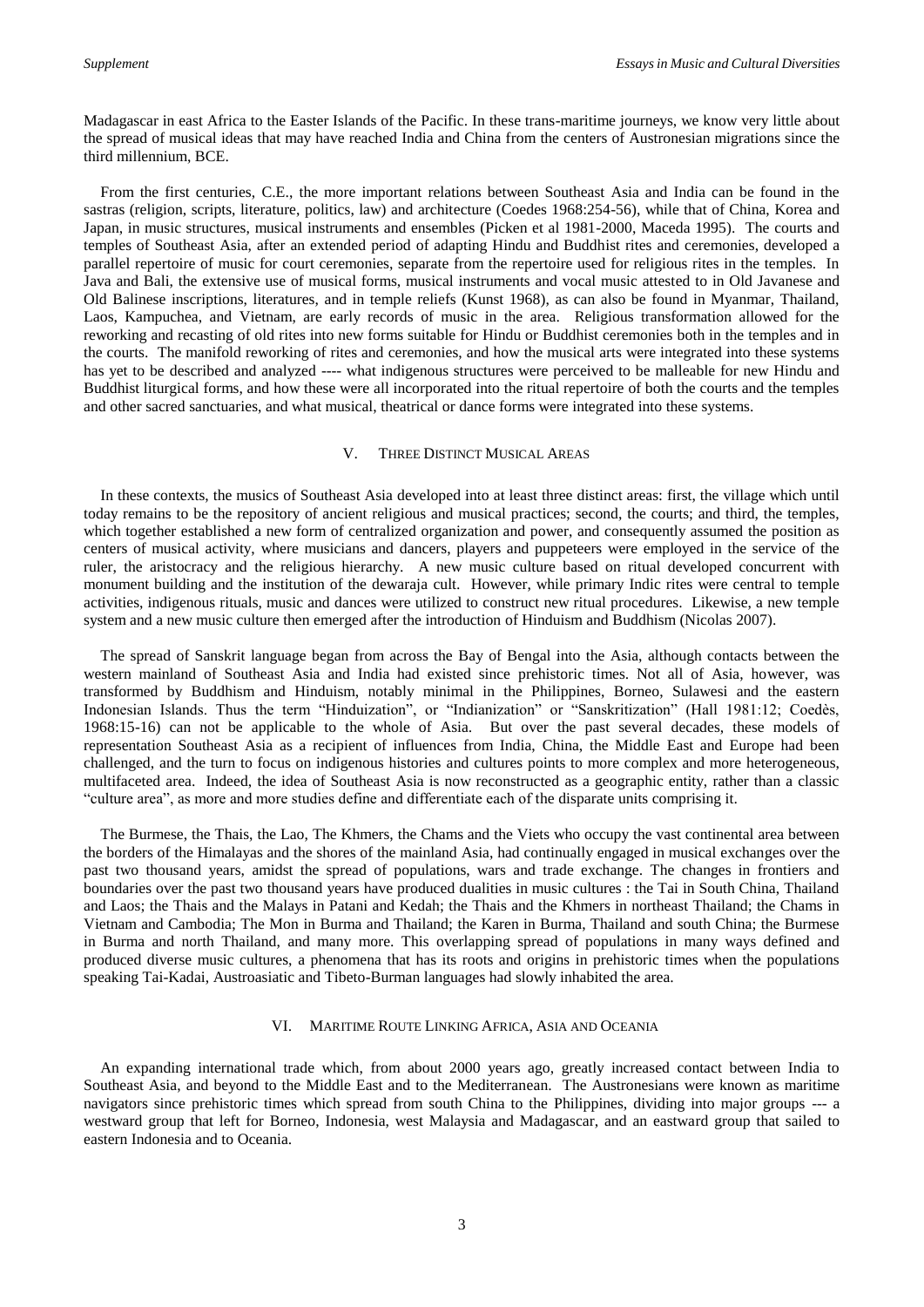In another recent article, Southeast Asian nephrite (jade) artifacts, many archeologically excavated, dating from 3000 BCE. through the first millennium CE. provide evidence for one of the most extensive sea-based trade networks of a single geological material in the prehistoric world. Green nephrite from eastern Taiwan were distributed, between 500 BCE and 500 CE, through the Philippines, East Malaysia, southern Vietnam, and peninsular Thailand, forming a 3,000 km-diameter linkage around the southern and eastern coastlines of the South China Sea. Other Taiwan nephrite artifacts, especially beads and bracelets, were distributed earlier during Neolithic times throughout Taiwan and from Taiwan into the Philippines (Hung 2007).

## VII. BRONZE DRUMS, FLAT GONGS, BOSSED GONGS

Over the past several decades, studies in the musics and music histories of Asia have focused on several important aspects. Music histories on Java (Kunst 1968, 1973; Sedyawati n.d.), and China (Wu Zhao), among others, demonstrated the importance of the use of archaeology in reconstructing the history of music. In two separate but concurrent studies in the 1980's. Ardika published his MA Thesis on Sembiran, Bali in 1987, establishing among other things, the local manufacture of bronze drums in Bali by the first century, CE (Ardika 1989). Bernett-Kempers (1988), in a study of the morphology, stylistics and decorative features of bronze drums in SEA, concluded that Bali as a center of bronze manufacture, extending the area to Java that produced mokos, whose distribution extended to Sabah, Kalimantan and Alor. Bernett-Kempers further concluded that the bronze drums found in Java (about 20 of them, so far) and those of Sangerang and other islands are of Heger I type and were mainly brought by the Vietnamese traders who, at the height of new Chinese domination in Vietnam, had fled the capitals and sailed towards the islands of Java, Bali, the eastern Indonesian islands, forming a group of aristocrats who fled and found new islands where a culture of headhunting, ancestral worship and bronze drum playing was flourishing.

This was to change when flat gongs were introduced much later, at least around the tenth century or earlier, and bossed gongs before the 13th century. In Pandanan and Butuan, Chinese and Vietnamese ceramics, as well as Burmese and Thia, as far as Java where Vietnamese ceramics are decorated on temple walls. Gongs borne by Thai, Sumatran, Javanese, Philippine, and Chinese ships might have passed by other ports of call to collect trade goods, including gongs in Vietnam or Thailand before proceeding to Indonesia and the Philippines. A direct route from Vietnam to Luzon and Butuan in the 10th century was highly probable. Gongs were still transported but by smaller vessels. How these artefacts from the 10th to the 17th century connect to contemporary practices require further studies (Nicolas 2009).

The ritual uses of gongs in Asia can be gleaned from the various illustrations in bas reliefs in Hoysala in India , where flat gongs are played with double headed drums in dancing postures (Deloche 1988), in Angkor and Baphuon where gongs are played as these are carried by two men on a suspension pole over their shoulders and in several temples in east Java. These all show that gongs were played in processions, common to many parts of Asia today, from India to Thailand, Philippines (*agung* in Basilan, *meglebu pangantin*) and Sulu, bridal processions), Borneo, Java (*gamelan sekaten*) and Bali (*gong baleganjur* for cremation rites and ritual processions). In earlier times, gongs were played in boats associated with the dead in Borneo as illustrated in bark cloths and wooden boards (Bernett Kempers 1988)), reminiscent of ancient rites for the dead where the souls journey in boats to the other world as illustrated in the 8th century BCE Manunggul jar in Palawan, and much earlier, in bronze drums in DongSon.

There are presently nineteen sites with identified musical instruments in maritime archaeological setting, the chronology of which may be divided into two general periods. The first period covers the ninth to the thirteenth centuries, CE, during which cymbals, bells and flat gongs appear in maritime and inland archaeological sites. The second period begins in the thirteenth century up to the seventeenth century, CE, during which bossed gongs dominated the maritime records in shipwrecks and buried boats along the coastal regions. These sites are found from Luzon to Sumatra, Thailand and Vietnam --- located along the principal maritime trade routes that connected Asia with Africa and the Mediterranean. The dating of the shipwrecks is based primarily on the ceramics and tradeware in these ships, radio carbon dating and dated coins. Three types of gongs are found in these shipwrecks: 1) flat gongs with narrow, straight rim; 2) bossed gongs with low boss and narrow, turned-in-rim, and 3) bossed gongs with low boss and narrow, straight rim (Nicolas 2009).

The transport of gongs, flat or bossed, continued on after the seventeenth century and twentieth century ethnographic studies confirm a continuity of trade and exchange along a number of these routes. The diverse types of gongs in these shipwrecks and other sites as found in the Philippines and Southeast Asia attest to the variety of gong music playing as early as the 10th century. Flat gongs are illustrated in the temples in Amaravati (7th c.) and Hoysala in India (12th –13th c.), and in Baphuon (12th c.) and Angkor in Cambodia (11th-13th century). Bossed gongs however, are not carved on the reliefs of the 9th c. Borobudur and Prambanan temples in Java, but are found much later in the bas reliefs in the temples of Kediri (early 13th c.), Panataran, Ngrimbi and Kedaton in East Java (14th c.) and Sukuh in Central Java (15th c.). The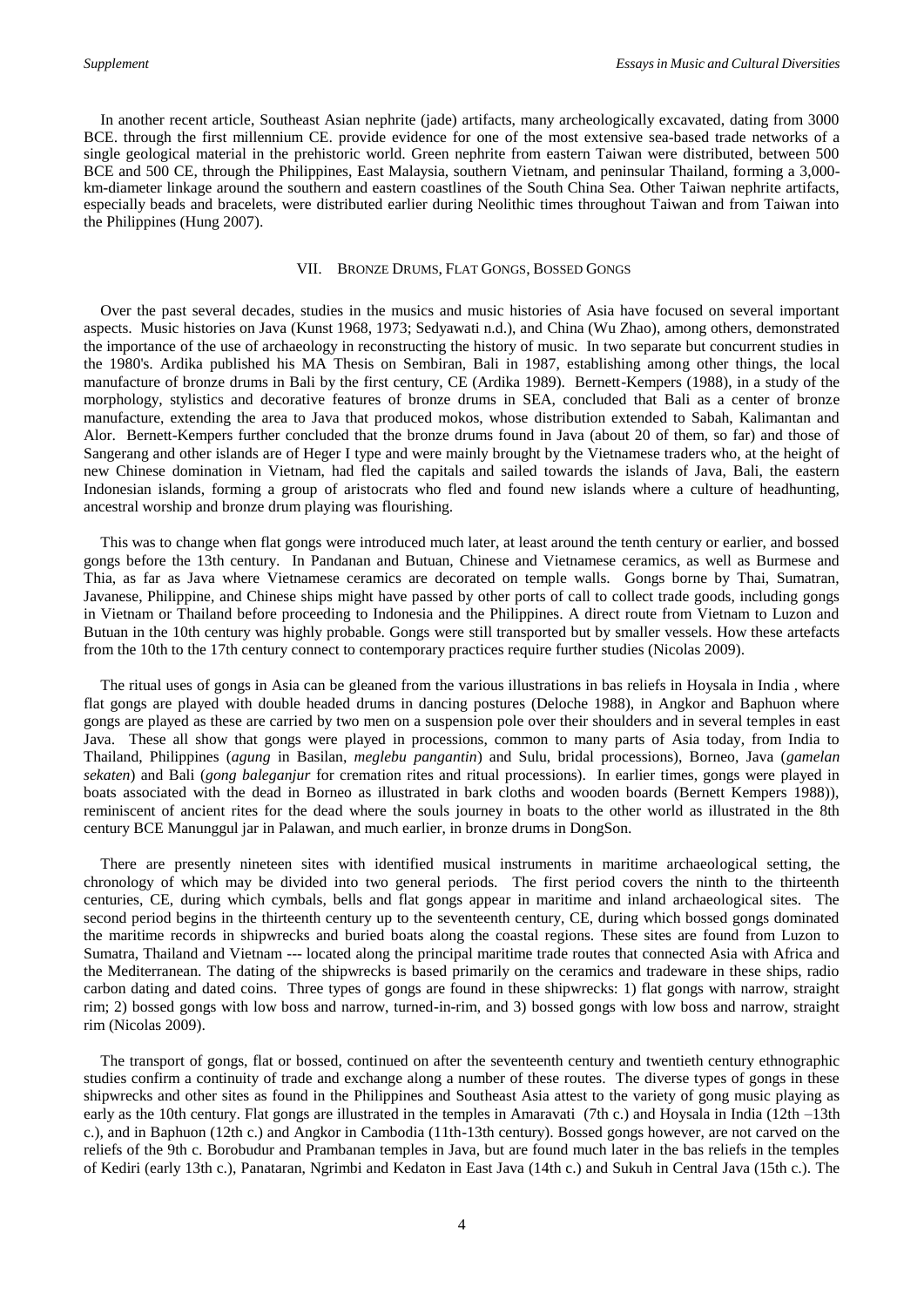14th century. Javanese panegyric poem, Nagarakertagama already mentions the term gong, but this term is not known in Old Javanese and Old Balinese inscriptions dated 8th to 15th centuries, CE.

The Pandanan gongs are very much similar to the sanang of the Pa'lawan people on Palawan Island, and such gongs are used today for music making and ritual offerings. These bossed gongs are flat faced, with no concentric rings. Smaller bossed gongs with narrow, straight rims, similar to the Royal Captain gongs but without the six-point star designs, are more common today in Mindoro (*agung*, Hanunuo), Mindanao (*agung*, Tiruray and Manobo) and in the villages in Java (*bende*). These ensembles play a music where one person beats one gong, all five or six players of which produce melodic drones or ostinato. Such a style of playing is utilized by flat gongs in highland northern Luzon. Flat gongs and bossed gongs played in unison, but are tuned and do not play melodies are practiced today in Yunnan, south China, in highland central Vietnam, in central Thailand (*khong)*. In Manila, a set of ten to thirty flat gongs (*lam luo*) is played with bossed gongs and drums in Chinese funeral processions (*koh pua che*), similar to practices in Singapore. A comparative study of the spread of Chinese music in Southeast Asia is still in its infancy (Tan Sooi Beng 2007; Miller and Chonpairot 1994; Miller 2010; Nicolas 2007, 2010a).

The bigger gongs with about 54 to 60 cm in diameter in the Butuan, Pandanan, Brunei and Lena Shoal sites are particularly significant in the context of contemporary music practices. Gongs with a low boss and a diameter of about 60 cm, and a wide, turned-in rim width of 15 cm are rare in Mindanao and Borneo today. What are common are the contemporary agung type, with high boss of 7 cm, about 30 to 50 cm in diameter and 20 to 30 cm. turned-in rim width. No *agung* type had been so far found in these shipwrecks, suggesting that these are a different type of gongs circulating between Mindanao, Palawan and Borneo. Moreover, the term agung is known in at least 20 language groups in southern Philippines, with about fifty or more other individual names for other gongs of the same type. The Mindanao-Borneo agung type is also not found in Java and Bali, where larger gongs, called gong agung, of up to a meter in diameter, with low boss and a wide turned-in rim of about 25 cm. are played in the courts and large temples.

Gongs called *agung* (spelled *aghon*) in Pigafetta's 1521 account may have come from Borneo, but were borne by Chinese ships, although Pigafetta recorded that these were made in "Signio Magno" or China. The ensemble consisted of one big aghon played with a pair of these gongs, a drum and a pair of cymbals. These gongs might be similar to the contemporary *agung* or *egung* in Mindanao and Borneo. Gong and drum ensembles are common in this area, but cymbals are not used in gong ensembles in the Philippines and Borneo today but are very important in Burma, Thailand, Laos, Cambodia, Vietnam, West Malaysia, Java, Bali and Lombok. A seventeenth century Spanish account mentioned the *culintangan* (small bossed gongs-in-a-row) played together with *guimbao* (drum, known today as *gimbal*) and an *aghon* on Mindanao, accompanying trance ceremonies. If the gong fragments from the archaeological site at Sungai Lumut, Brunei are of the *kulintangan* type, then this type of gong was already known by the 14th century on Mindanao and Borneo. Finally, the term *mongmongan* (bossed gongs) was known in central Luzon from seventeenth and eighteenth century Spanish dictionaries, and *mong* is a more widespread term for gong in mainland and island Southeast Asia today.

From the colonial Spanish accounts to a number of contemporary ethnography, these gongs are said to have come from China, but such accounts did not qualify whether these were mainly Chinese ships of recent voyaging or may have come down as lore from the oral histories. While there were indeed written records of gongs in early China and India, the rest of Southeast Asia did not produce written documents for such musical phenomena until much later. Gongs in China are of different shapes and profiles, known in various local names which are not known in Southeast Asia. Despite the importance of Chinese trade in maritime Asia, the presence of Chinese temples and the documented musical activities in Chinese communities, very few musical terms of Chinese origins can be found in Southeast Asia. Today, gong manufacturing is known in Borneo, Java, Bali, Burma, Laos, Thailand, West Malaysia and Vietnam. One characteristic of these gongs is their high-tin content ranging from 15 to 25 percent, with prehistoric precursors in India, Thailand, Vietnam and China. Such an alloy might partly determine their survival in ocean salt water, mud and soil. Metallurgical analysis will further explain why for instance, flat gongs in the Tanjung Simpang wreck had survived since the tenth century (Nicolas 2009).

# VIII. GENETICS, ARCHAEOLOGY AND MUSIC HISTORY

Several recent advances in the genetic studies of population movements in Asia provide music historians with perspectives in tracing the spread and distribution of musical artefacts, musical languages and music traditions. Multidirectional migrations of populations in Asia (Karafet 2010; Oppenheimer 2008) and studies on Y-chromosomes point to a link between populations in East and Southeast Asia, with the latter being proposed as the source of East Asian populations (Ding, et al 2000; The HUGO Pan-Asian Consortium 2009). The peopling of Asia can be traced in terms of centers of dispersal, the direction of movement, and the time frame of these dispersals (Tabbada 2010), providing music historians with long-term framework for writing a history of music in Asia.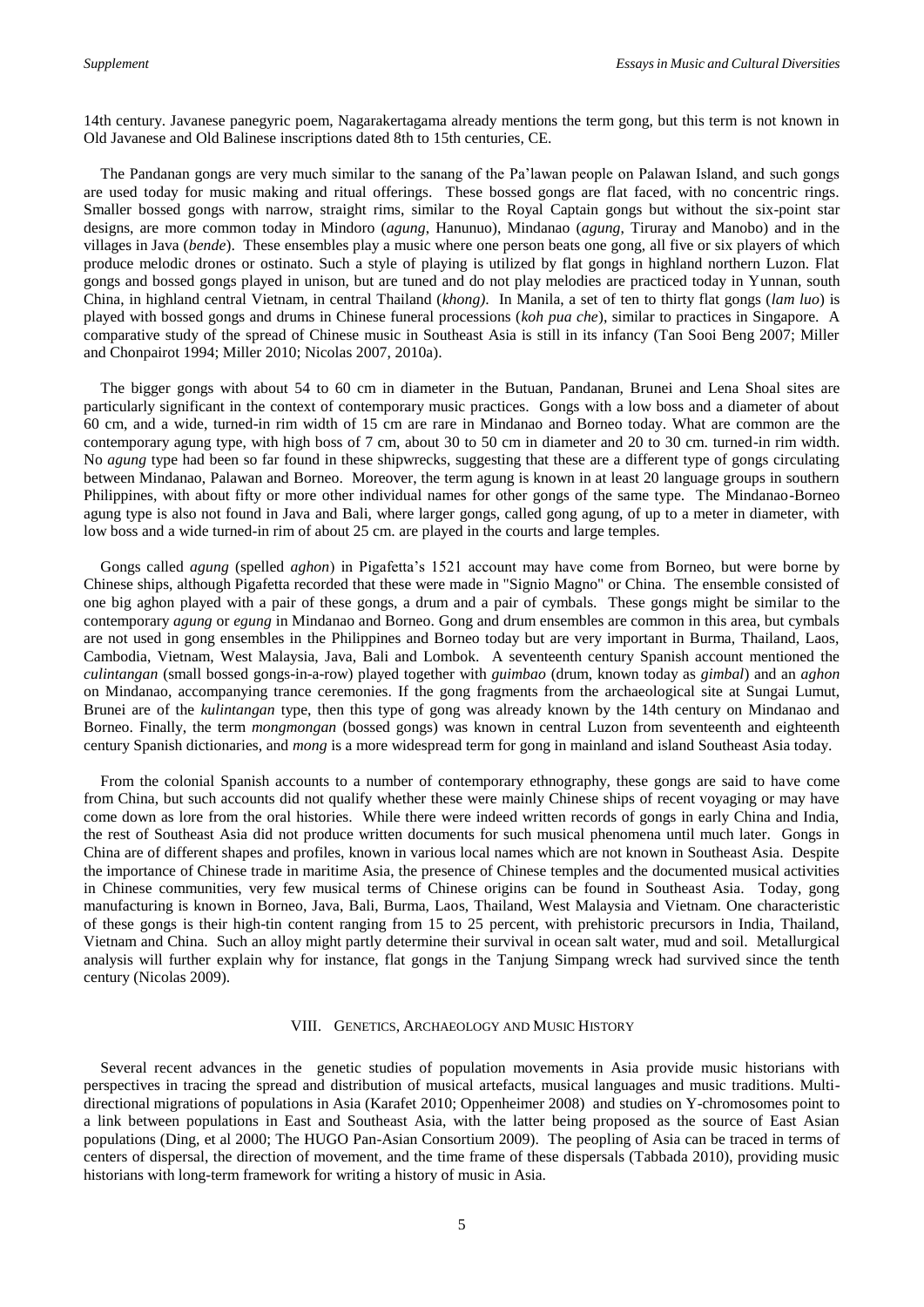A recent study of the genetic profile of Austronesian groups confirms the generally accepted dispersal of the Austronesian language family from Southeast Asia to Oceania to the East and the Indian Ocean to the West. Results indicate that while Madagascar derives 66.3% of its genetic makeup from Africa, or 33.9 from Southeast Asia, a clear connection between the East African island and Southeast Asia can be discerned. The data suggest that although geographic location has influenced the phylogenetic relationships between Austronesian populations, a genetic connection that binds them beyond geographical divides is apparent. (Regueiro M, Mirabal S, Lacau H, Caeiro JL, Garcia-Bertrand RL, Herrera RJ 2008). Such studies are too far remote for our consideration regarding music history and archaeology, yet as early as the twentieth century, music studies establishing the connections between bamboo xylophones and their tuning scales for Madagascar and Java.

Recent archaeological and genetic studies on the Philippines and Indonesia provide music historians a long-term perspective on the histories of musics in Asia tracing migrations, population movements, language shifts and musical shifts, The Callao Cave in Cagayan, Luzon, Philippines yielded a human third metatarsal (footbone) dating to a minimum age estimate of 66,700 years ago, the oldest known human fossil in the Philippines (Mijares et al, 2010). Three studies on genetics in three areas of maritime Asia --- Champa, Bali and the Philippines provide a working model for a reconstruction of language and music history.

The Cham today speak an Austronesian language, and the Kingdom of Champa lasted for more than one millennium with a zenith from the sixth to the tenth century CE and once ruled over the coastal plains and the interior highlands in Central Vietnam. Although the linguistic link between Austronesian and Cham are of recent development, the Chams possess a closer genetic affinity with the Mon–Khmer populations in Mainland Southeast Asia (Cambodia and southern Thailand) than with the Austronesian populations on Island Southeast Asia (Min-Sheng Peng, et al 2010). If a language shift had occurred, it may have incurred also a shift in the use of new language for vocal music, that is possibly from a Mon-Khmer language to an Austronesian language. Some of the stylistic features of Cham temples combine Austronesian and Austroasiatic elements (Tranh Ky Phuong 2006) and further studies on the musical instruments and dance bas-reliefs on the temple walls will provide such links. Much later, tenth century Cham ceramics had been found in Butuan, north Mindanao (Burns and Brown 2003), while Cham and Philippine scripts may have shared similar origins (Wade 1993).

Tracing the South Asia-Southeast Asia routes of population movements, two haplogroups on Bali point to an Austronesian migration from 4,400 to 5,630 years ago, and an Indian presence some 2,600 to 3,100 years ago. The Balinese mtDNA composition suggests that 83.7 percent of the gene pool are indigenous to the place and can be traced to the Austronesian roots from the north, (that is from Taiwan, via the Philippines). A 12% paternal gene group can be traced to an Indian pool (Karafet et al 2005). The discovery of a clay mould to manufacture bronze drums in Sembiran on the north coast of Bali is dated to the first century CE, according to the associated find of a a fragment of a volcanic tuff stamp or mold that is identified as part of a stamp used for impressing decoration into wax in the production of bronze drum of the Pejeng type. Ardika found clay mould fragments for bronze drums dated in association with one Indian roulleted ware bearing Kharoshthi script known in the area of Arikamedu, northwest India, used from about 300 BCE to 400 CE. The presence of Indian trade pottery in Sembiran indicates the position of Bali as the "furthest-flung identified node" in a trade network linking Indonesia to China, India and Rome by the 1st century CE and antedating the appearance of the first kingdom around 800 years after.1 These all are in agreement in the way Sanskrit, which was brought to Java and Bali by Hindu Brahmans, had been used for rituals and vocal songs, while the Balinese and Javanese languages developed into a highly complex literary and courtly language with epics and songs sung in the Sanskritized vernacular and their subsequent indigenization.

Philippine mtDNA pool has a high 95 percentage consanguinity with Taiwan groups, considered to be the home of the Austronesians. Philippine mtDNA types are mutually shared with Taiwanese groups, which belong to haplogroups of post glacial and pre-Neolithic origin, previously identified in East Asian and Island Southeast Asian populations. (Tabbada et al. 2010). Yet by the sixteenth century, Spanish colonial documents attest to the musical shift from indigenous music systems in Luzon and the Visayas to the European idiom. Musical shifts, or the adaption of a music hitherto unknown to a community or society, may be similar to language shift. Ancient indigenous musics in the Philippines disappeared after Spanish colonization from the late sixteenth century and were replaced with a music based on European scales, melodies and harmony, with only about ten percent of the population able to preserve that older Asian heritage, as these communities were isolated in the mountain regions of northern Luzon, Mindanao, Palawan and Mindoro.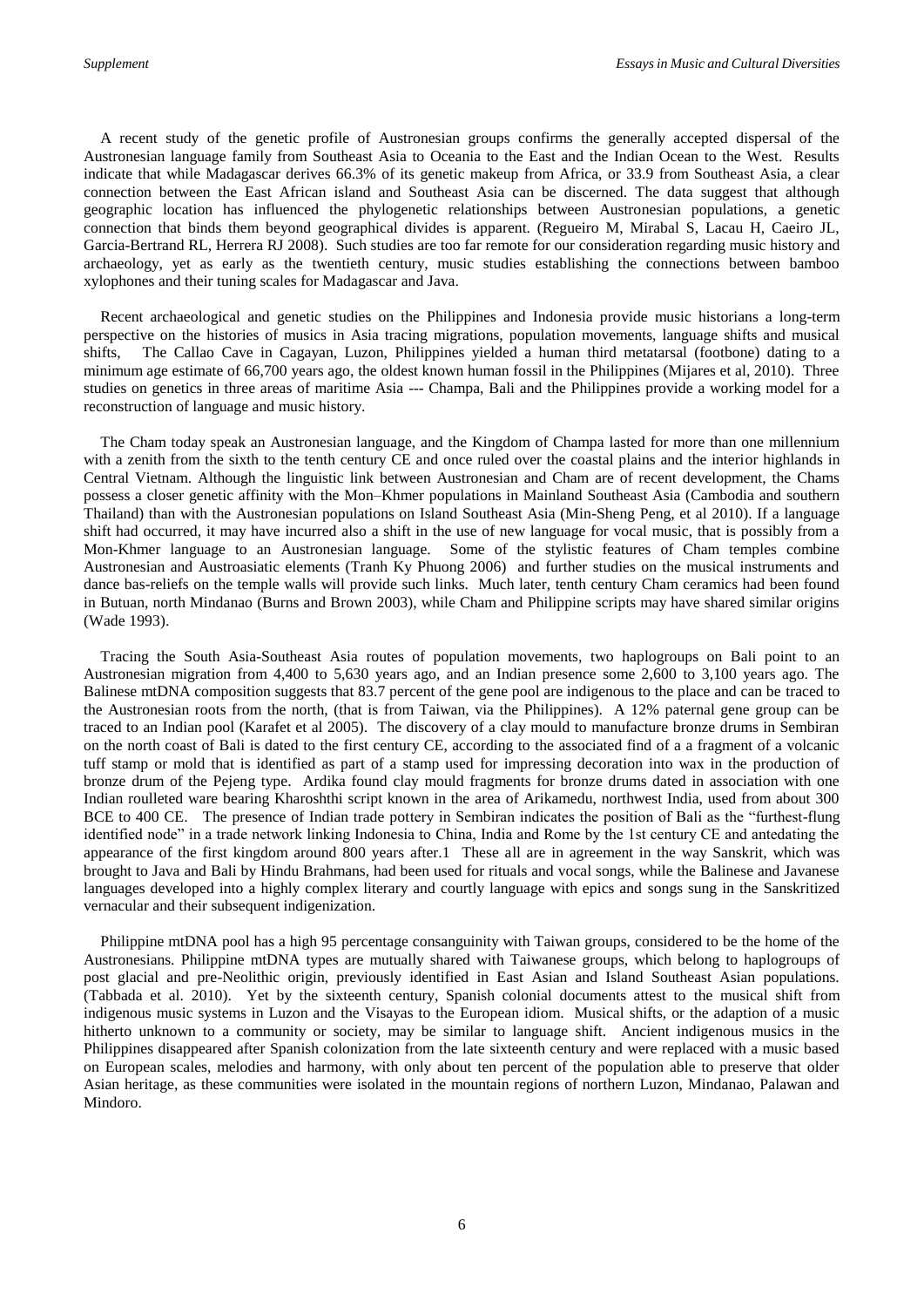## IX. A CHRONOLOGY OF A HISTORY OF MUSIC IN ASIA

Based on the above discussion, the following can be proposed as a chronology of a history of music in Asia.

1. The migrations of the Austroasiatic, Indo-Dravidian, Sino-Tibetan, Hmong-Mien, Tai-Kadai, Austronesian, and Oceanic language groups, [comprising more than 3,000 languages with over 3 billion speakers today] and the use of these languages in vocal music, in the form of chants, epics, love songs, alternating songs and ritual music and the early musical exchanges among the peoples of Asia through maritime and inland trade routes.

2. The use of bamboo, wooden and other natural materials for musical instruments in the form of bamboo tubes, bamboo slit drums, flutes, pipes, wooden percussion logs, pairs of sticks, rattles, xylophone blades and bars, among others.

3. The use of bronze in the manufacture of bells from about the third millennium BCE, bronze drums from about midfirst millennium BCE, and flat gongs and bossed gongs before or after tenth century CE.

4. Within the vast varieties of cultures, languages, religions and music of Asia, the spread of Indian and Chinese religions in Asia, the construction of temple and court complexes that gave rise to a new aesthetics not only in music but also in architecture, language and literature, from the beginning of the first millennium, CE, and thereafter, the arrival of Middle Eastern religions, contributing new ideas into the music cultures of Asia. While India, China and the Middle East provided new music structures and practices, little is known about how the rest of Asia had exchanged with or introduced musical ideas into India, China and the Middle East.

5. The European conquest of Asia and the introduction of Christianity brought in European music and aesthetics, beginning in the mid-sixteenth century and continuing into the contemporary period.

6. The twentieth century ushered in a global movement of ideas in music, and the invention of digital technology and the marketing of music as a commodity that have threatened the existence of the diversity of music cultures all over the world.

## X. SOME CONCLUDING REMARKS

The appearance of gongs from at least the tenth century or earlier created a new music culture in Southeast Asia, a precursor to the earlier movements of musical ideas from the early migration of the Austronesian and Austroasiatic speakers, the spread of bronze drums, and antedating the introduction of European music in the age of colonialism in the sixteenth century. It is still quite difficult to trace which island became the first recipient of any given musical idea, in an area as diverse and complex as Asia. Early trade provided an impetus in the development of new musical ideas and in the intensification of musical activity in both court and temple centers and in mountain villages that are the repositories of ancient musical ideas in the region. Future archaeological, genetic, linguistic and musical research will furnish more details on the movement of musical ideas in the context of musical exchange in Asia.

#### **REFERENCES**

Ardika, I Wayan. 1997. Early evidence of Indian contact with Bali. In Manguin, P-Y. ed. *Southeast Asian Archaeology 1994*, 139-146. University of Hull. Centre for Southeast Asian Studies.

Bandem, I Made. 1983. *Ensiklopedi Gamelan Bali.* Denpasar: Pemerintah Daerah Tingkat I Bali.

Bernet-Kempers A.J. 1988. *The kettledrums of Southeast Asia : a bronze age world and its aftermath.* Modern Quaternary Research in Southeast Asia No. 10. Rotterdam ; Brookfield, VT, USA : Balkema, 1988.

Burns, Peter and Roxanna M. Brown. 2003. Eleventh century Cham-Philippine foreign affairs. In *Ancient Town of Hoi An*. Hanoi: Foreign Languages Publishing House.

Cœdès, George. 1968. *The Indianised States of Southeast Asia*. Honolulu(Hawaï): East West Center Press.

Deloche, Jean. 1988. Musical Instruments in Hoysala Sculpture (12th and 13th centuries). *Bulletin de l'Ecole Francaise d'Extreme-Orient* 77: 57-68.

Ding, Yuan-Chun, Stephen Wooding, Henry C. Harpending, Han-Chang Chi, Hai-Peng Li, Yun-Xin Fu, Jun-Feng Pang, Yong-Gang Yao, Jing-Gong Xiang Yu, Robert Moyzis, and Ya-ping Zhang. 2000. Population structure and history in East Asia. *PNAS* December 5, 2000, 97, 25:14003– 14006.

Dizon, Eusebio and Wilfredo Ronquillo. 2010. Maritime and Underwater Archaeology in the Philippines. In Van Alphen, Jan, et al., eds. *A passage to Asia : 25 centuries of exchange between Asia and Europe,* 201-213. Schoten : BAi and Brussel : BOZAR.

Francisco, Juan. 1964. Indian influences in the Philippines, with special reference to language and literature. Quezon City, University of the Philippines.